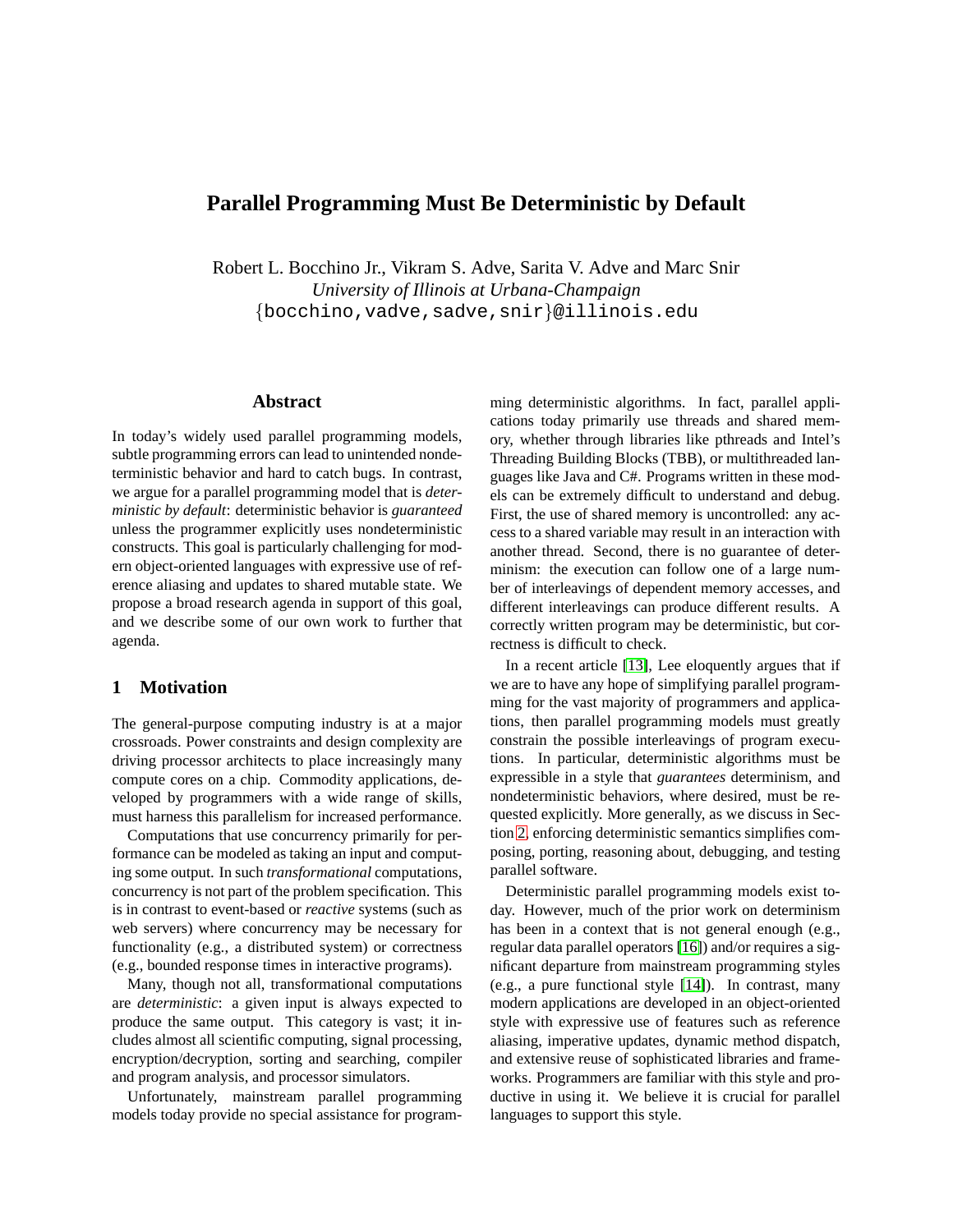In this paper, therefore, we argue that to simplify parallel programming, determinism must be brought to *mainstream object-oriented programming languages*. A broad research agenda will be required to achieve this goal:

**How to guarantee determinism in a modern objectoriented language?** For reasons discussed in Section [3,](#page-2-0) our philosophy is to provide *static* guarantees through a combination of a type system and (straightforward, intraprocedural) compiler analysis when possible, and to fall back on runtime checks (that either result in exceptions or cause the execution to roll back and retry) only when compile-time guarantees are infeasible. The key is to determine when concurrent tasks make conflicting accesses. The language can help provide this capability by enforcing structured parallel control flow (to make it easy to analyze which tasks can execute concurrently) and by providing type system mechanisms to convey explicitly what data can be accessed or updated by a specific task. These goals, and some techniques to achieve them, are discussed in Section [4.1.](#page-3-0)

**How to provide sound guarantees when parts of the program either cannot be proved deterministic or have "harmless" nondeterminism?** Libraries and frameworks written by expert programmers tend to be widely reused, carefully designed, and thoroughly tested. Such code may include components that are not deterministic in isolation, yet can be combined to provide deterministic results. For example, a sequence of commutative inserts to a concurrent search tree within a parallel loop can be executed in arbitrary order and yet give deterministic results, as long as no other operation (e.g., a find) is interleaved between those inserts. Languages should enable such libraries to express contracts that can be enforced by the compiler. The system can then ensure that a client application using the library is deterministic so long as the library implementation meets its specification. These goals are discussed in Section [4.2.](#page-3-1)

**How to specify explicit nondeterminism when needed?** A deterministic-by-default language may need to support transformational computations that permit more than one acceptable answer. If so, the language must achieve three goals. First, any nondeterministic behavior must be *explicit*, e.g., using nondeterministic control statements; hence the term "deterministic by default." Second, the nondeterminism should be carefully *controlled* so that programmers can reason about possible executions with relatively few interleavings. Third, nondeterministic code should be *isolated* from deterministic code so that the programmer can reason deterministically about the rest of the application. These goals are discussed in Section [5.](#page-4-0)

**How to make it easier to develop and port programs to a deterministic-by-default language?** The cost of porting code to a new language can be significantly reduced if the language is downward compatible with an existing, widely used language and supported by tools that allow incremental porting. A properly designed language will also have substantial, long-term productivity benefits. These opportunities are discussed in Section [6.](#page-4-1)

#### <span id="page-1-0"></span>**2 Benefits and Costs of Determinism**

A parallel program is deterministic if, for a given input, every execution of the program produces identical *externally visible* output. Many transformational *parallel algorithms* have this basic property. Here we restrict our attention to nondeterminism introduced by concurrency, and we ignore nondeterminism that can also occur in sequential programs (e.g., calls to gettimeofday).

A parallel programming language is deterministic if every legal program in that language is deterministic. A deterministic parallel programming model (language or library) has significant advantages:

- A deterministic program can be understood without concern for execution interleavings, data races, or complex memory consistency models: the program behavior is completely defined by its sequential equivalent.
- Programmers can *reason* about programs, *debug* them during development, and *diagnose* error reports after deployment using the development techniques and tools currently used for sequential programs.
- Independent software vendors can *test* codes as they do for sequential programs, without being concerned about the need to cover multiple possible executions for each input. The same test suites developed for the sequential code can be used for the parallel code.
- Programmers can use an incremental parallelization strategy, progressively replacing sequential constructs with parallel constructs, while preserving program behavior.
- Two separately developed but deterministic parallel components should be far easier to compose than more general parallel code, because a deterministic component should have the same behavior regardless of the external context within which it is executed.

Deterministic semantics can also help with parallel performance. In particular, an explicitly parallel loop has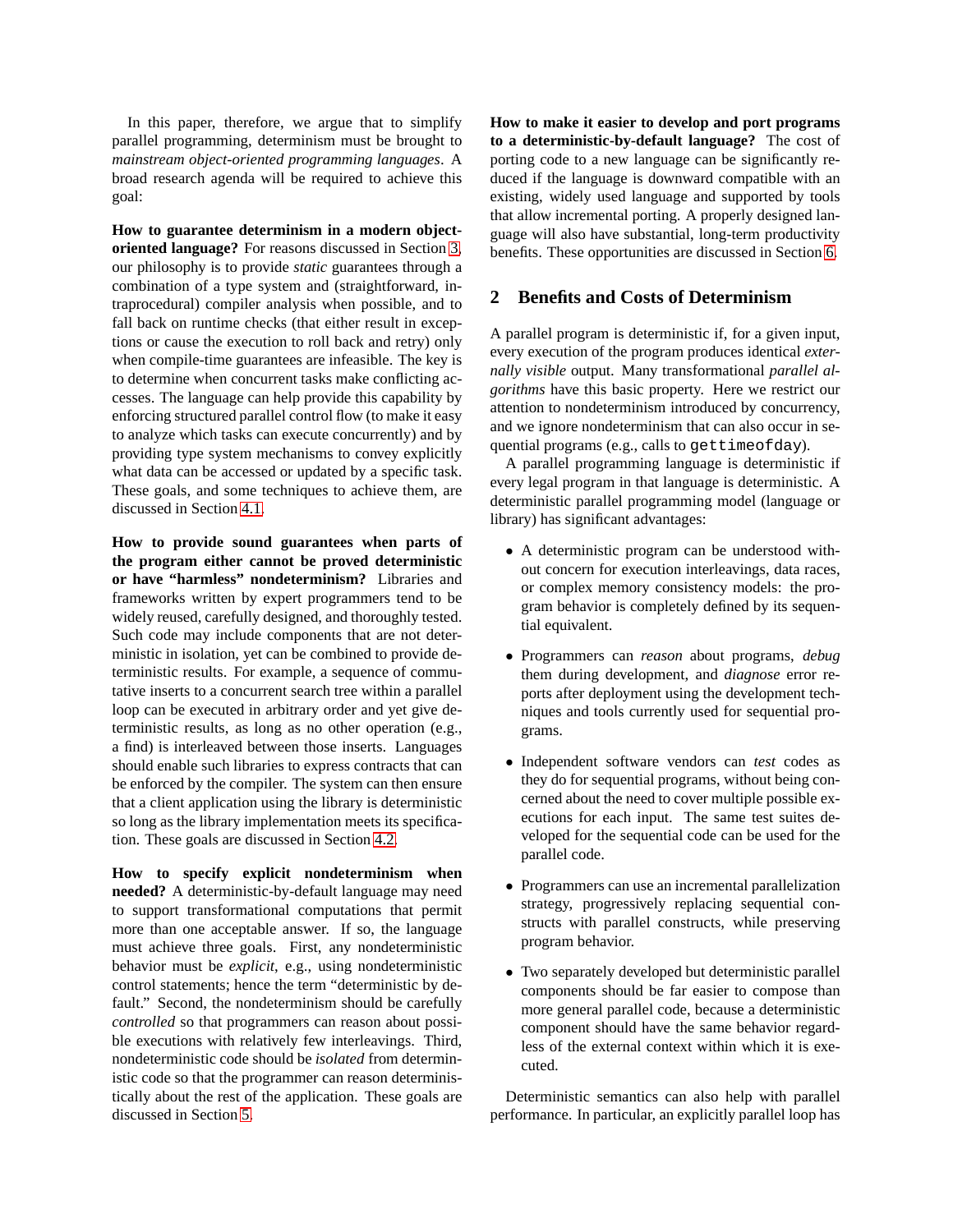*sequential semantics* with a *parallel performance model*: its performance will be what one would expect by assuming that parallel loop iterations do execute in parallel. In effect, both the semantic model and the performance model for such a program can be defined using obvious composition rules [\[6\]](#page-5-3). Further, deterministic programming models can enable programmers to spend more time on performance tuning (often the determining factor in performance for real-world software) and less time finding and eliminating insidious concurrency bugs.

Some methods of enforcing determinism can hinder performance, either by introducing high runtime overheads or by restricting expressiveness. We believe, however, that this problem is not fundamental. First, we can enforce determinism *without runtime checks* for a large class of programs (Section [4.1\)](#page-3-0). Second, when we must relax determinism guarantees for high performance, we can often still provide a *library or framework interface* that appears deterministic to the user, with the nondeterministic behavior hidden inside the implementation (Section [4.2\)](#page-3-1).

### <span id="page-2-0"></span>**3 Guaranteeing Determinism**

Practical alternatives to thread-based programming that work for object-oriented languages are starting to emerge for production use. The Cilk++ [\[1\]](#page-5-4) language provides a task programming model that simplifies the expression of parallelism. Java's ForkJoinTask [\[2\]](#page-5-5), Intel's Threading Building Blocks (TBB) [\[19\]](#page-5-6), and Microsoft's TPL [\[3\]](#page-5-7) provide similar capabilities using libraries. Further, regular data parallel operations on arrays (update, filter, map, reduce) can be expressed elegantly and customized using emerging libraries and frameworks such as ParallelArray for Java [\[2\]](#page-5-5) and TBB's templates for  $C_{++}$ .

These emerging object-oriented languages and libraries are a valuable step; however, they lack any guarantees of determinism or even freedom from data races in the presence of shared references to mutable objects. Similarly, emerging research techniques like Galois [\[12\]](#page-5-8) and Kendo [\[17\]](#page-5-9) provide deterministic semantics for "correctly written" programs, but provide no guarantee that those requirements are met at compile-time or runtime.

The fundamental challenge in guaranteeing deterministic parallel programming semantics is for the system to "see" and check the shared memory interactions between different parallel computations in the program. Broadly, there are four approaches for this kind of checking:

• **Language-based** approaches (discussed further in Section [4\)](#page-2-1) use language extensions, usually in the type system, for compile-time enforcement of sharing constraints in a parallel program.

- **Compiler-based** approaches use parallelizing compiler technology (e.g., [\[11,](#page-5-10) [8\]](#page-5-11)) to transform sequential programs (with or without annotations) into parallel form.
- **Software runtime** approaches (e.g., [\[20,](#page-5-12) [24,](#page-5-13) [5\]](#page-5-14)) use software runtime checks to detect, and possibly speculation to recover from, violations of deterministic semantics in the execution of a parallel program.
- **Hardware runtime** approaches (e.g., hardwaresupported thread-level speculation (TLS) [\[21,](#page-5-15) [18\]](#page-5-16) or DMP [\[10\]](#page-5-17)) use hardware support to achieve the same goals but with less overhead, at the cost of increased hardware complexity.

The four approaches involve different tradeoffs and can be combined in different ways into a composite solution. A language-based approach allows a high degree of programmer control, documents the available parallelism for future developers, and makes program behavior and performance characteristics explicit. Language information can also specify properties that hold at interface boundaries, enhancing modularity. A compiler approach can reduce the burden of writing parallel code, compared to a pure language approach. However, for all but very regular codes auto-parallelization is quite difficult; and even where successful it can be brittle (small code changes can destroy performance) and hard to understand.

A robust runtime can reduce or eliminate the need for the programmer or compiler to get the sharing patterns correct. However, runtime approaches can add overhead and make performance characteristics opaque. Further, runtime techniques are inherently input-dependent: one input may avoid determinism violations, while another one causes a violation.

Overall, explicitly parallel, language-based approaches are the only ones that provide the benefits of performance control, explicit interfaces, modularity, documentation, and compile-time enforcement. We therefore believe that such an approach is the most attractive in the long term. Such an approach can be combined with limited runtime software and hardware checking to enable greater expressivity, where needed.

### <span id="page-2-1"></span>**4 Language Mechanisms for Determinism**

It is particularly challenging to develop language mechanisms that provide deterministic semantics for general, object-oriented languages. We discuss our ideas for addressing these challenges below.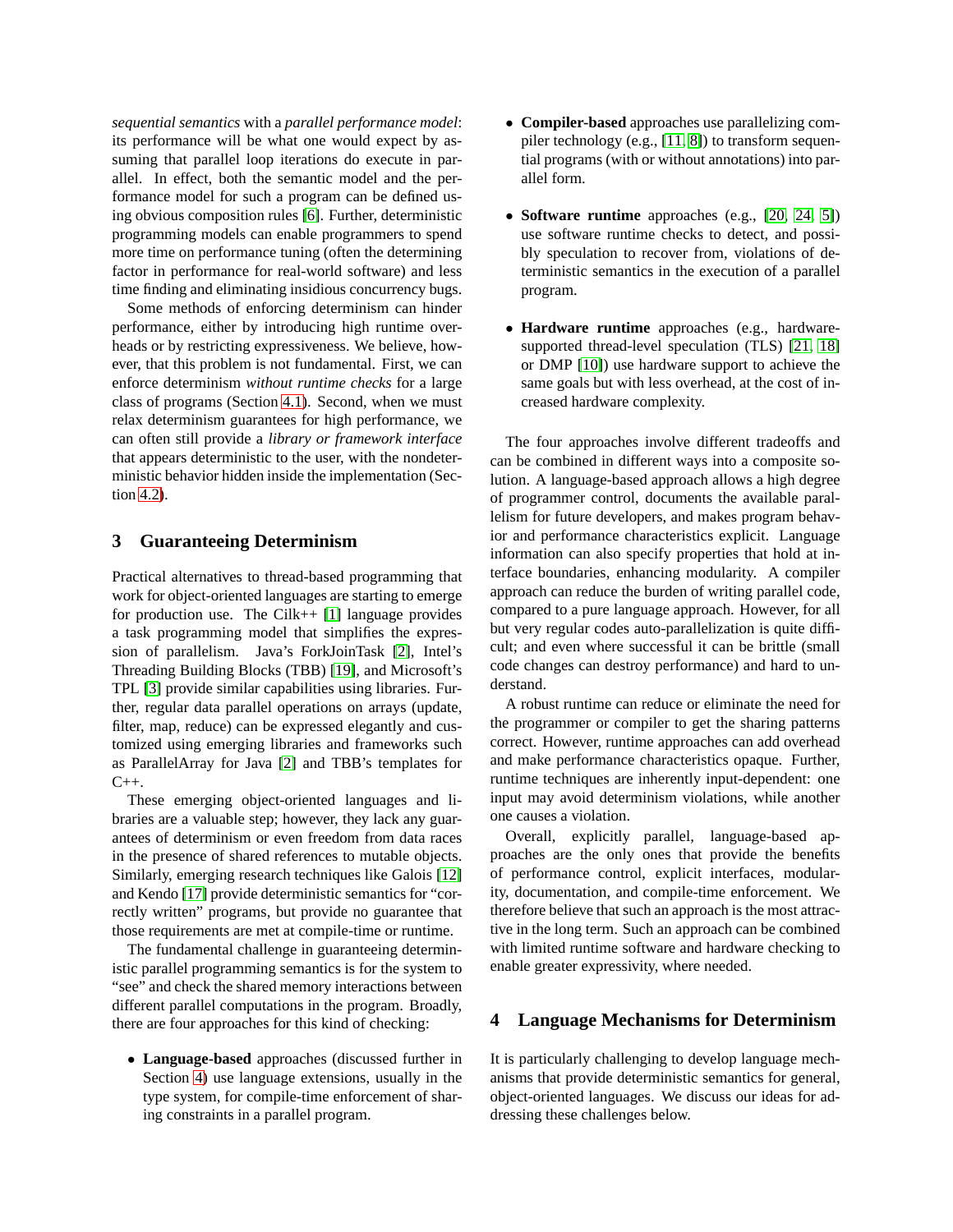### <span id="page-3-0"></span>**4.1 Effect Systems**

We believe that an important part of the solution to controlling sharing is an object-oriented *effect system* [\[15,](#page-5-18) [9,](#page-5-19) [7\]](#page-5-20) providing annotations that partition the heap and declare which parts of the heap are read and written by each task. An effect system could easily show, for example, that two distinct objects are being created at every recursive call of a divide and conquer pattern, so the subproblem computations do not interfere.

In the Deterministic Parallel Java (DPJ) project [\[4\]](#page-5-21), we are developing a sophisticated effect system that partitions the heap into hierarchical *regions* and uses those regions to disambiguate accesses to distinct objects, as well as distinct parts of the same object, referred to through data structures such as sets, arrays, and trees [\[7\]](#page-5-20). A simple *local* type-checker (no whole-program analysis is required) can then ensure that there are no conflicting accesses to overlapping memory operations between concurrent tasks. In a correct DPJ program, nondeterminism cannot happen "by accident": any such behavior must be explicitly requested by the user, and a DPJ program with no such request has an "obvious" sequential equivalent.

When static checks do not work, either because the analysis is not possible or the annotation burden is not justified by the performance gains, we must fall back on runtime techniques. One approach is to use software speculation [\[24\]](#page-5-13), with hardware support [\[18\]](#page-5-16) to reduce overhead if it is available. An alternative approach is a fail-stop model that aborts the program if a deterministic violation occurs [\[20\]](#page-5-12). This approach gives a weaker guarantee, but it avoids the overhead of logging and rollback. Even in such cases, support for speculation will still be valuable, for two reasons: it can simplify initial porting of programs (see Section [6\)](#page-4-1) and it can be used to express algorithms that are *inherently speculative*, where new tasks must be launched speculatively or the entire algorithm would become serial [\[12\]](#page-5-8).

### <span id="page-3-1"></span>**4.2 Encapsulating Complex Behaviors**

In realistic programs, the guarantee of determinism may have to be weakened for parts of the program, for performance or expressivity. However, if we can encapsulate those parts behind an interface with suitable contracts, and guarantee that client code satisfies those contracts, then we can still provide sound guarantees for the rest of the program. This approach is attractive because the encapsulated code can often be placed in libraries and frameworks written by expert programmers skilled in low-level parallel programming and performance issues.

#### <span id="page-3-2"></span>**4.2.1 Local Nondeterminism**

Algorithms that are deterministic *overall* may benefit from "locally nondeterministic" behaviors for higher performance. Some operations, such as associative reductions, have deterministic final results but require a schedule-dependent order of internal operations for high performance. Similarly, some sequences of operations that produce deterministic final behavior as seen by an external observer may have schedule-dependent internal representations (i.e., memory state). Examples include a sequence of insert operations on a set or on a splay tree, or computing the connected components of a graph.

Experienced programmers should be able to write such computations and encapsulate their code in libraries that have deterministic external behavior, with welldefined properties. E.g., programmers should be able to define *pure, associative* operators, as in languages like Fortress [\[22\]](#page-5-22), which can then be used by a generic reduction or parallel prefix algorithm. The "pure and associative" requirement is a contract that can be checked by the compiler, possibly relying on effect annotations.

#### **4.2.2 Unsoundness**

In realistic applications, some parts of the program may in fact be deterministic (unlike the "locally nondeterministic" cases above), yet perform operations that cannot feasibly be proved sound by the type system or runtime checks. One example is a tree rebalancing. If the type system can guarantee that a data structure is a tree, then this guarantee can support sound parallel operations, such as a divide and conquer traversal that updates each subtree in parallel. However, rebalancing the tree in a way that retains the guarantee may be difficult, without imposing severe alias restrictions such as unique pointers. It is also difficult for a runtime to efficiently check that the tree structure is maintained after a rebalancing.

We believe a practical solution in such cases is to allow unsound operations, i.e., operations that may break the determinism guarantee, but to encapsulate those operations inside well-defined data structures and frameworks using traditional object-oriented encapsulation techniques (private and protected fields and inner classes) supplemented by effect analysis and/or alias control. The effect and alias restrictions can help keep track of what is happening when references in the rest of the code point to data inside an encapsulated structure [\[9\]](#page-5-19). Then the compiler can use the guarantees provided by the data structure or framework interface to provide sound guarantees for the rest of the program.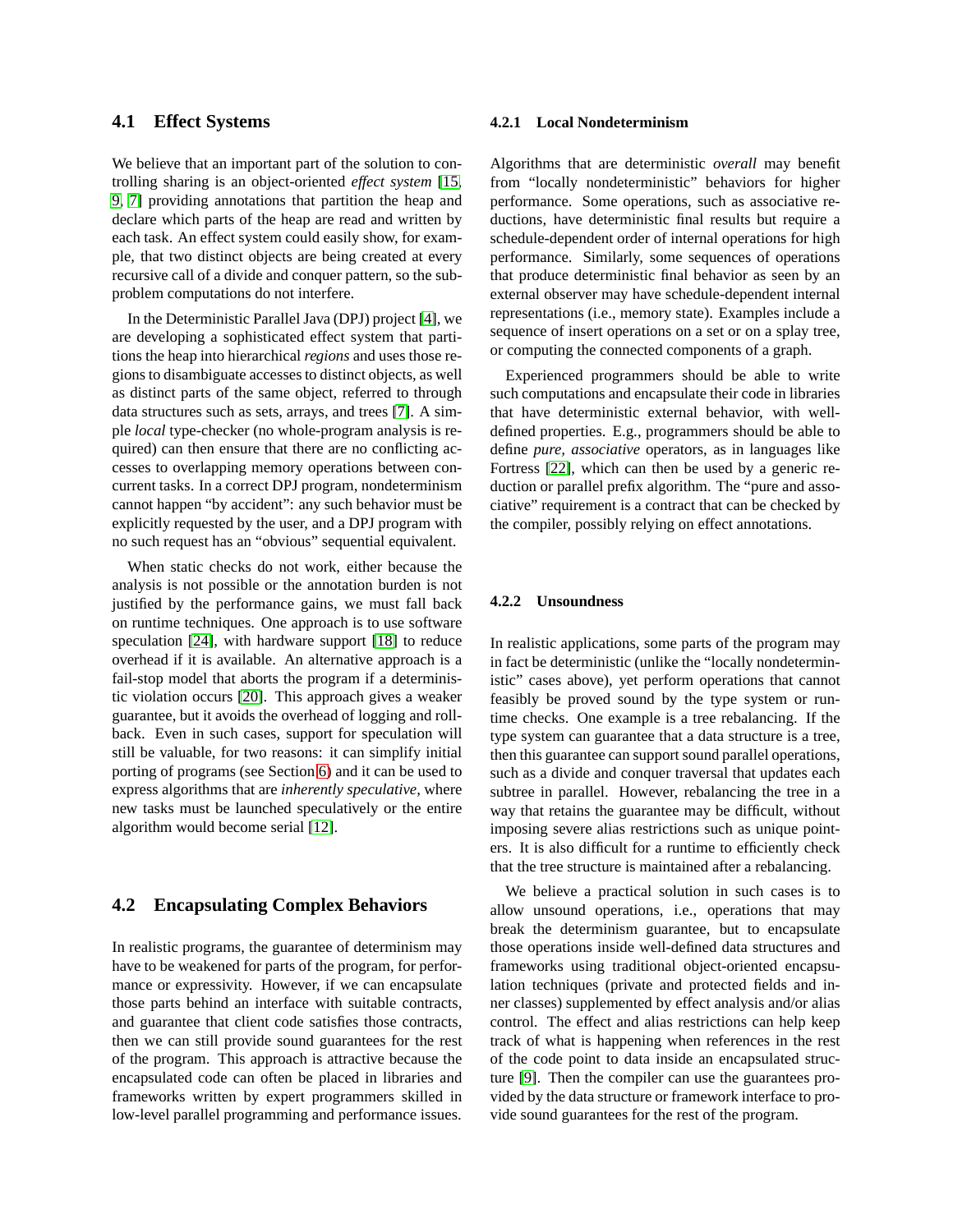### <span id="page-4-0"></span>**5 Explicit Nondeterminism**

For some algorithms, nondeterministic behavior is considered acceptable, e.g., branch-and-bound search, graph clustering, and many graphics and media processing applications. In all these examples, the final result must meet some acceptance criterion, and multiple solutions that meet the criterion are permissible. This property can be exploited to write a simpler, or better performing, parallel algorithm. In contrast to encapsulated nondeterminism in the context of a deterministic program (Section [4.2.1\)](#page-3-2), here the *visible program behavior* is nondeterministic.

We wish to express such algorithms while achieving the following goals. First, nondeterminism is explicitly expressed, e.g., using a nondeterministic control statement. Second, nondeterminism is carefully controlled, so that the programmer need reason about only relatively few program interleavings. Third, the nondeterministic part of the application should not compromise the ability to reason with determinism for the rest of the application.

We are investigating how to achieve these goals in DPJ. For example, suppose we have two parallel iteration constructs, one for iterating over independent objects (foreach), and another for iterating over objects that may overlap (foreach nd, where "nd" stands for "nondeterministic"). foreach is deterministic: it guarantees that the result is as if the iterates were executed atomically and in sequential order. foreach nd is nondeterministic and guarantees that the result is as if the iterates were executed atomically and in some arbitrary order. The foreach nd construct achieves the three goals above as follows:

- It makes nondeterministic behavior explicit.
- It allows the programmer to understand the behavior of the loop by considering only the iteration order, and not arbitrary interleavings of memory access operations, or even arbitrary expressions or statements, in the iterates.
- It ensures that program units that do not contain a foreach nd statement in their dynamic scope execute deterministically.

The Galois system [\[12\]](#page-5-8) provides capabilities similar to our foreach and foreach nd, except that it is possible to write incorrectly synchronized programs (for example, that have data races) in Galois. Our aim is to leverage the effect system described in Section [4.1](#page-3-0) to *guarantee* the properties described above.

### <span id="page-4-1"></span>**6 Usability**

Common concerns with language-based solutions are the cost to rewrite existing programs and to learn new language features. We believe that (a) the costs tend to be exaggerated and the benefits underestimated; and (b) strong technical solutions can significantly reduce the costs. We discuss both points briefly in turn.

(1) First, note that we are proposing a small set of extensions to an established base language (such as Java or C#), *not* an entirely new language. This fact should mitigate the up-front cost of both learning the new features and writing code that uses the new features. Further, the extra effort to learn and use new language features is likely to be dwarfed by the effort required to write, port, tune, and test parallel code. A well-designed language that simplifies the latter tasks can more than justify the learning curve. Note also that because we are extending a base language, porting can be done *incrementally*, e.g., kernel by kernel.

(2) Although object-oriented effect notations require some extra effort from the programmer, such effort is not wasted. First, effect annotations on methods provide a compiler-checkable *interface* that allows sound, modular reasoning about program components, even in the absence of all the source code (such as for a library or framework). Thus, the annotations enhance modularity and composability. Second, the reasoning required to introduce regions and effects is exactly the reasoning required to understand the sharing patterns in the code. In fact, the region and effect mechanisms give programmers a concrete guide for how to carry out such reasoning.

(3) Non-trivial real-world applications are long-lived, and initial development or porting costs are usually a small fraction of long-term maintenance and enhancement costs. A language that simplifies testing and documents sharing patterns in the code reduces maintenance costs.

(4) Finally, we note that current threads-based languages have woefully inadequate shared memory models. The only memory model accepted today guarantees sequential consistency for data race-free programs, as for Java and (soon) C++. The difficulty lies in the semantics of data races. C++ does not provide any; this is untenable for a safe language. Java provides semantics that are complex and fragile. If we are to move towards safe parallel languages with tractable memory models, we *must prohibit data races for all allowed programs*. A type and effect system, as discussed in Section [4.1,](#page-3-0) could accomplish this goal with low runtime overhead.

Some *technical solutions* can further reduce the cost of using new language extensions:

• *Effect inference*: In DPJ, we are exploring how judicious use of effect inference (inferring region